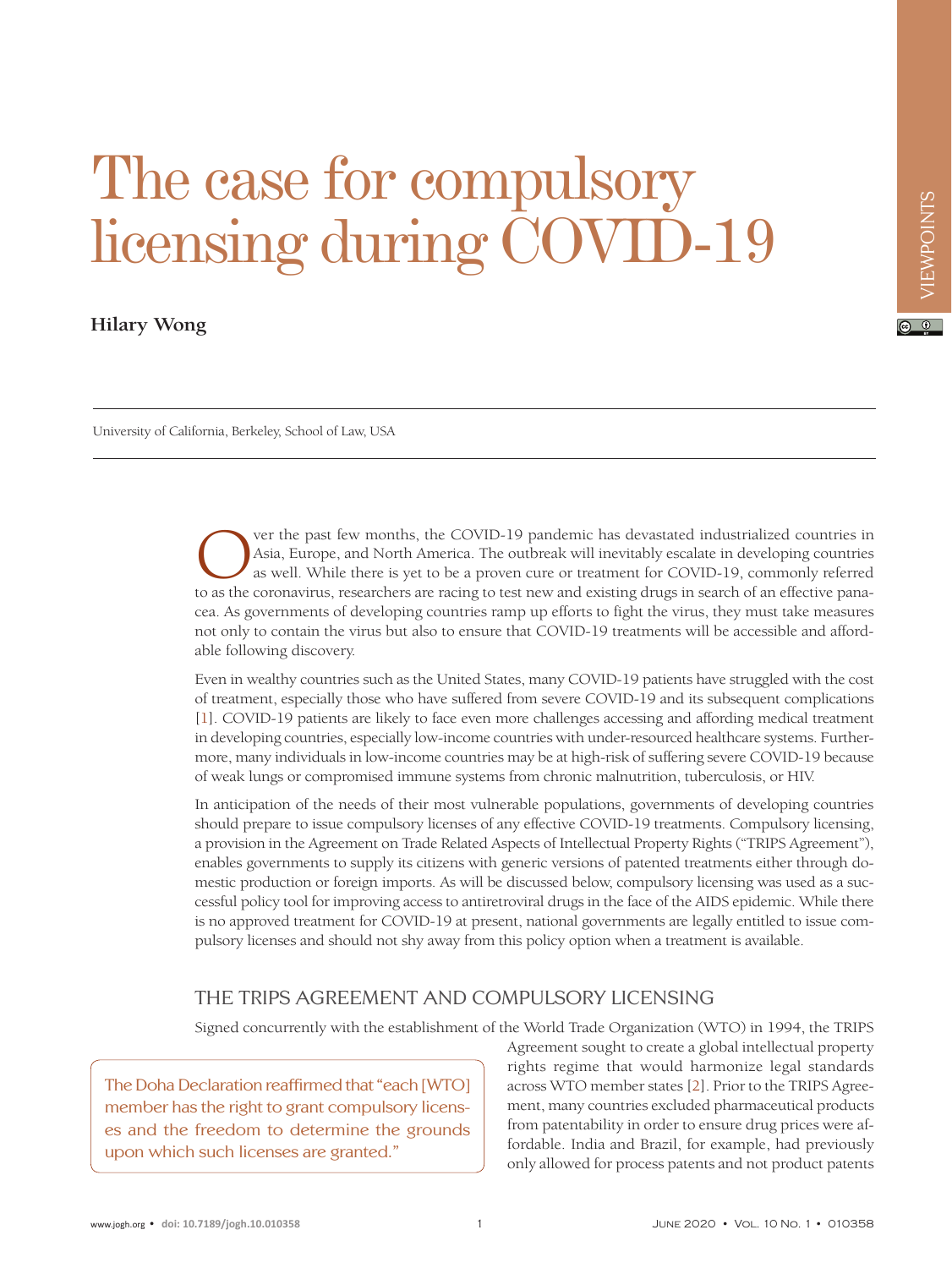In case compulsory licenses do become necessary when a cure is available, countries should take the appropriate legislative steps to prepare as soon as possible.

[\[3](#page-3-2)]. This permitted domestic generic pharmaceutical companies to reverse-engineer and produce bioequivalent drugs.

Under a TRIPS-compliant patent regime, WTO member states are required to guarantee product patents and exclusive marketing rights to innovators. These expanded patent protections enable pharmaceutical companies to set high prices, which help companies recoup R&D costs but also often put medicines out of reach

for the poor. For this reason, former World Bank Chief Economist Joseph Stiglitz has described the TRIPS Agreement as "a death warrant for thousands of people in the poorest countries of the world" [\[4](#page-3-3)].

The TRIPS Agreement, however, provides governments with some flexibility in managing patents for public goods such as pharmaceuticals. In particular, the Doha Declaration on the TRIPS Agreement and Public Health in November 2001 highlights and clarifies a key flexibility afforded to countries in Article 31 of the TRIPS agreement: the right to grant compulsory licenses. Compulsory licensing refers to the use of a patent without the authorization of the patent holder. Specifically, issuing a compulsory license for a pharmaceutical treatment allows a government to locally manufacture or import generic versions of the treatment without the patent holder's consent.

Clause 5 of the Doha Declaration reaffirmed that "each [WTO] [m]ember has the right to grant compulsory licenses and the freedom to determine the grounds upon which such licenses are granted" [\[5\]](#page-3-4). Additionally, in situations of "national emergencies" and "other circumstances of extreme urgency," governments can issue compulsory licenses without normal requirements, such as negotiating with the patent holder [\[6](#page-3-5)]. Clause 5(c) further clarified that: "public health crises, including those relating to HIV/AIDS, tuberculosis, malaria and other epidemics" can constitute "a national emergency or other circumstances of extreme urgency." There can be no doubt that the COVID-19 pandemic is a public health crisis within the meaning of clause 5(c) that justifies the use of compulsory licenses.

There are several countries that have successfully used compulsory licenses to provide their citizens with affordable medicines during past public health crises. Below is a snapshot of their experiences.

#### PAST EXPERIENCES: COMPULSORY LICENSES FOR ANTIRETROVIRAL **TREATMENTS**

Approximately twenty countries have either issued or publically entertained issuing a compulsory license for one or more pharmaceutical products since the founding of the WTO [\[7\]](#page-3-6). In some cases, governments did not end up issuing a compulsory license. A mere public announcement or discussion of potentially issuing a compulsory license for a drug has sometimes led the patent holder to offer a discount or a voluntary license for the drug.

Thus far, compulsory licensing – whether ending in an actual issuance or a lower negotiated drug price – has largely been for HIV/AIDS related treatments. In the 2000s, Brazil, Ecuador, Ghana, Indonesia, Malaysia, Mozambique, Thailand, Rwanda, Zambia, and Zimbabwe each issued compulsory licenses for one or more antiretroviral drugs to respond to the plight of their HIV-infected citizens who could not afford antiretroviral therapy. While most countries issued licenses for a specific patented drug, Ghana and Zimbabwe issued categorical compulsory licenses on all antiretroviral drugs [[7](#page-3-6)].

Two countries that had notable success with decreasing the price of antiretroviral drugs in the mid-2000s were Thailand and Brazil. Both countries provided free antiretroviral treatments to all citizens living with HIV/AIDS and were thus keenly motivated to seek out affordable antiretroviral supplies. Specifically, both sought to procure and provide efavirenz (marketed as Sustiva by Merck) and lopinavir/ritonavir (marketed as Kaletra by AbbVie, then Abbott Laboratories) to their patients. In initial price negotiations with Thailand, Merck offered efavirenz at the price of US\$500 per patient per year (PPPY), and Abbott offered lopinavir/ritonavir at the price of US\$2200 PPPY. The Thai government rejected both of these offers due to the high prices and issued compulsory licenses for both drugs in late 2006 and early 2007. These licenses allowed the Thai government to import generic versions of the antiretroviral drugs from India at a significantly lowered cost – generic efavirenz at US\$224 PPPY and generic lopinavir/ritonavir at US\$676 PPPY [\[8](#page-3-7)].

Like Thailand, Brazil issued a compulsory license for efavirenz in 2007. Merck initially offered efavirenz to Brazil at the price of US\$760 PPPY. By issuing a compulsory license for efavirenz, Brazil was able to generically import efavirenz at US\$170 PPPY. However, unlike Thailand, Brazil did not issue a compul-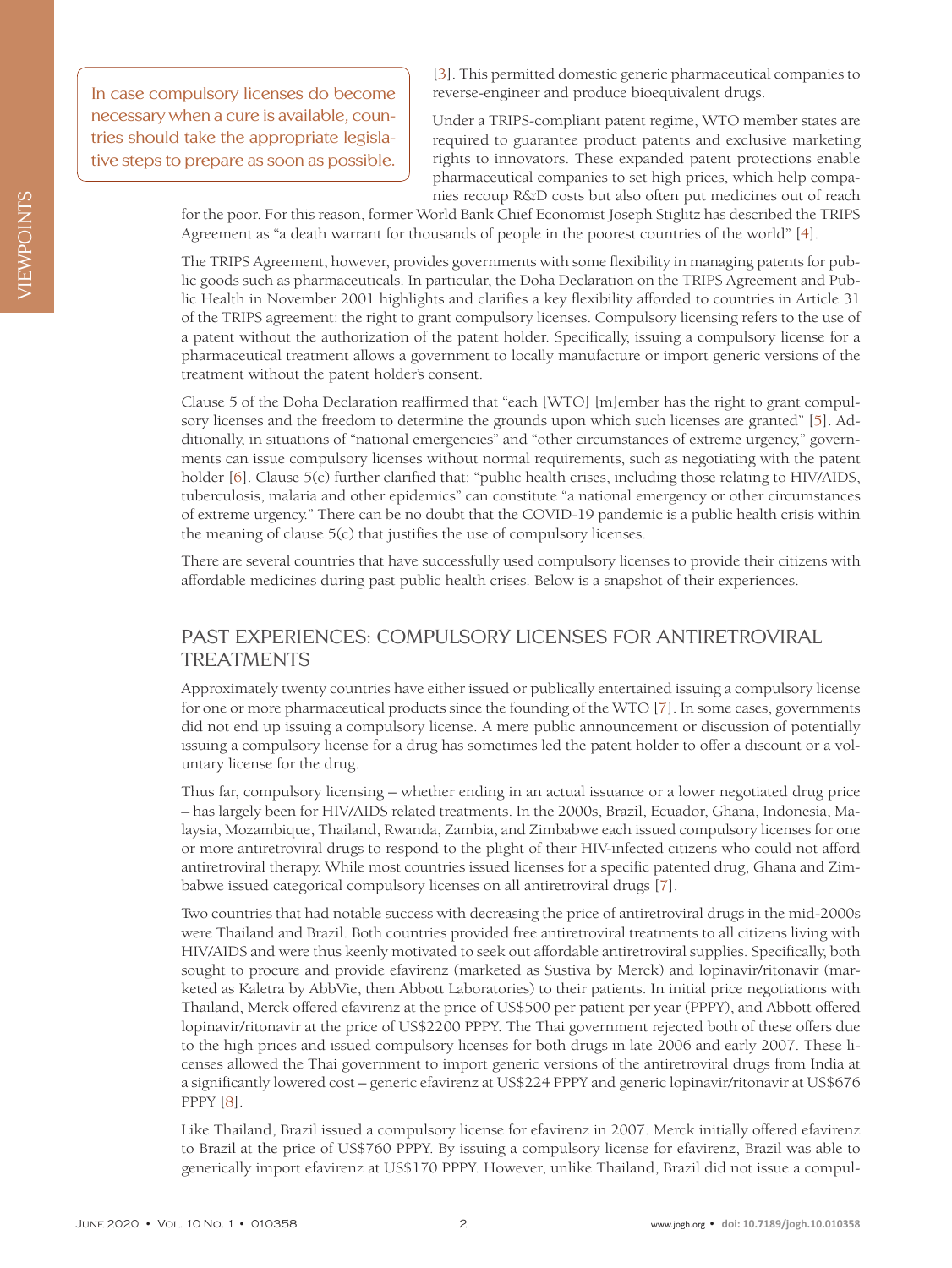

**Photo: HIV antiretroviral medication by NIAID on Wikimedia Commons.**

sory license for lopinavir/ritonavir. In response to Brazil's persistent price negotiations and credible threat of using a compulsory license, Abbott Laboratories eventually lowered the price of lopinavir/ritonavir in Brazil from US\$3241 PPPY to a price of US\$1380 PPPY for an older version and US\$1518 for a heat-stable version [[8](#page-3-7)]. Notably, the discounted price of Abbott's lopinavir/ritonavir in Brazil was still more than twice the price of the generic lopinavir/ritonavir that Thailand acquired through compulsory licensing and importing from India.

Despite the opportunity to lower drug prices, many low-income countries tend to shy away from using compulsory licenses for pharmaceutical products. Admittedly, some countries are bound by restrictions in bilateral relations such as free-trade agreements with provisions limiting the use of compulsory licenses. How-

ever, many countries are not legally restricted from compulsory licensing but avoid doing so due to fears of trade retaliation and the complicated nature of imposing compulsory licenses [\[9](#page-3-8)]. Such barriers are difficult but not insurmountable.

In the case of Thailand, domestic and international public support helped to dampen the retaliatory responses of Western governments as well as pharmaceutical companies that threatened to withdraw new products from the Thai market. To navigate the complicated nature of imposing compulsory licenses, Thai officials diligently educated themselves on the TRIPS Agreement and the Doha Declaration. Notably, conferences with the WHO and non-governmental organizations such as Médecins Sans Frontières and Knowledge Ecology International helped to strengthen Thai officials' capacity to deploy compulsory licenses and TRIPS flexibilities [\[10\]](#page-4-0).

The experiences learned from the HIV/AIDS epidemic should be applied to the fight against COVID-19. Countries that previously used compulsory licenses to provide affordable antiretroviral drugs for their citizens should do so again if necessary. Developing countries that have not previously used compulsory licensing should leverage the experiences of countries that have. The WHO, WTO, and legal organizations such as the Advisory Centre on World Trade Organization Law (ACWL) can facilitate knowledge sharing among public health officials and government lawyers across developing countries. Whether it is through virtual workshops or other collaborative online forums, now is an important time to help developing countries build the legal and logistical capacity to use compulsory licensing in the face of COVID-19.

## COMPULSORY LICENSING IN THE TIME OF COVID-19

Several countries have already publically considered compulsory licensing as part of their COVID-19 response. On March 24, 2020, Israel issued a compulsory license to import generic versions of lopinavir/ ritonavir (AbbVie's Kaletra). The Israeli Ministry of Health has determined that the antiretroviral drug could be a possible treatment for COVID-19 patients. Unlike Thailand and Brazil, Israel did not issue the license due to the drug's pricing. Instead, Israel issued the compulsory license and turned to generic alternatives from India because AbbVie was unable to provide sufficient supplies of lopinavir/ritonavir. AbbVie has announced that it will not enforce its patent in light of the current pandemic [[11](#page-4-1)].

In order for a government to use compulsory licensing for COVID-19 related purposes, its domestic laws must have procedures in place to authorize such government action. Several countries have already taken legislative steps to ensure their governments can swiftly issue compulsory licenses as part of their CO-VID-19 response.

In March, legislatures in Canada, Chile, and Ecuador laid the legal groundwork for the issuance of compulsory licenses to address COVID-19. Canada's COVID-19 Emergency Response Act amended the Canadian Patent Act to allow for a speedier process for issuing a compulsory license on public health grounds.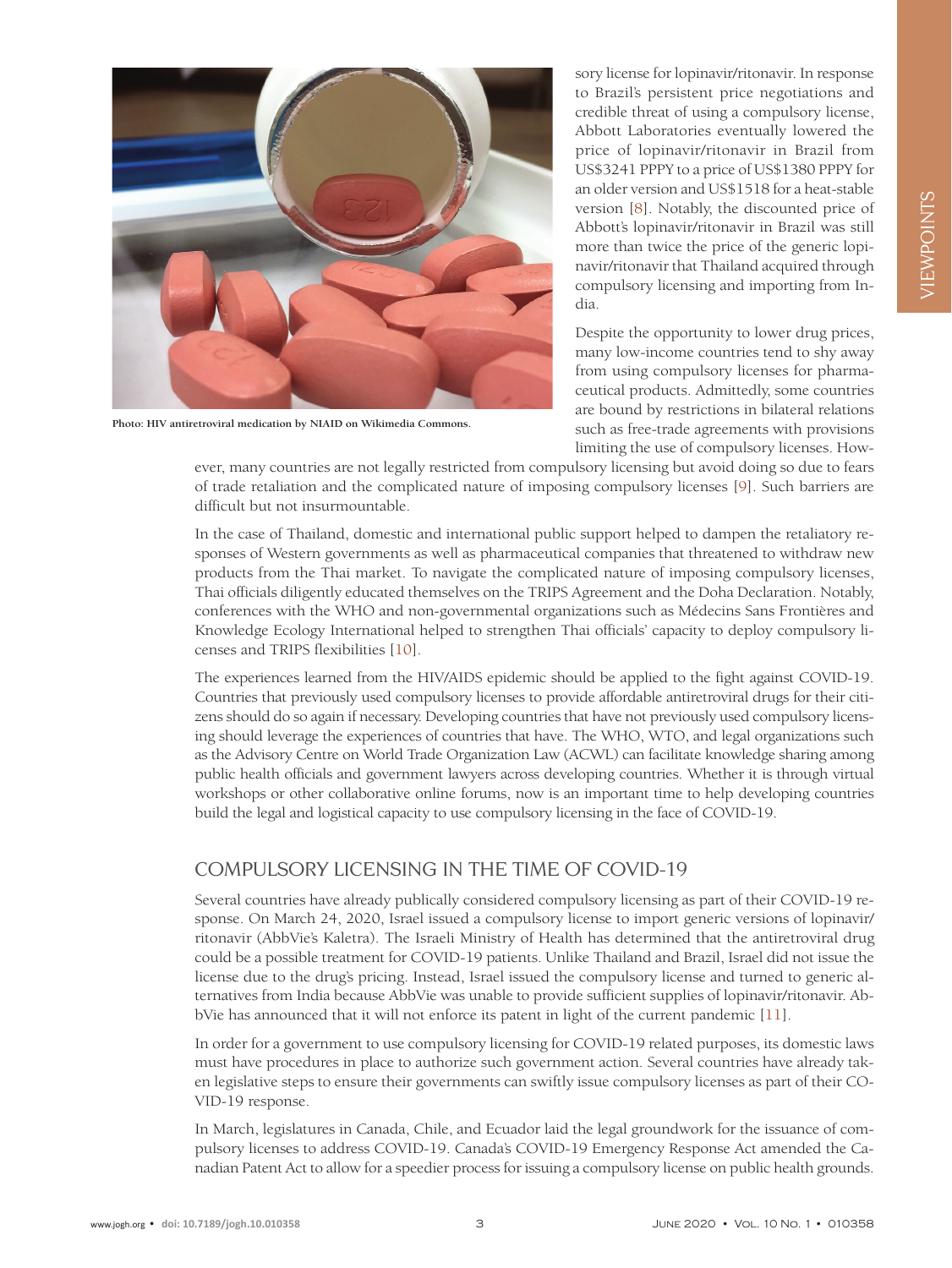The amendment allows the government to issue a license for necessary innovations and to negotiate remuneration later [\[12\]](#page-4-2). Chile's Chamber of Deputies (the lower house of its Congress) has passed a resolution granting the use of compulsory licenses for the prevention and treatment of COVID-19. Specifically, the resolution declares that the coronavirus pandemic constitutes sufficient justification to grant compulsory licenses for COVID-19-related technologies [\[13\]](#page-4-3). Similarly, a Committee of the National Assembly in Ecuador has passed a resolution requiring the Ecuadorian President and Minister of Health to provide free or affordable access to COVID-19-related preventative, diagnostic, and treatment technologies through the use of compulsory licenses [\[14](#page-4-4)]. Other developing countries should take similar legal and legislative steps to establish a framework for using compulsory licenses in case it is necessary.

Ultimately, compulsory licensing may not be necessary. A COVID-19 cure may turn out to be an existing drug that is no longer patented. Even if the discovered cure is patent-protected, there may be drug donations, discounts, or the patent holder may offer voluntary licenses at affordable rates.

However, in case compulsory licenses do become necessary when a cure is available, countries should take the appropriate legislative steps to prepare as soon as possible.

#### **CONCLUSION**

Compulsory licensing is a powerful public health tool – it can be instrumental for alleviating insufficient supplies of necessary pharmaceuticals as well as mitigating prohibitively expensive drug prices. Conceivably, countries may face both problems when a COVID-19 cure is ushered to market. While the rewards of patent protection are necessary to support continual innovation, the compulsory licensing exception exists for public health emergencies such as the current COVID-19 crisis. Governments must do what is necessary to fight the present pandemic. International organizations can play a key role by providing the legal know-how as well as setting a supportive tone for using compulsory licensing. In the process, pharmaceutical companies and G20 countries should not deter or retaliate against developing countries pursuing such public health measures in the time of a pandemic.

**Funding**: Publication made possible by support from the Berkeley Research Impact Initiative (BRII) sponsored by the UC Berkeley Library.

**Authorship contributions**: HW is the sole author.

**Competing interests**: The author has completed the ICMJE uniform disclosure form (available upon request) and declares no conflicts of interest.

- <span id="page-3-0"></span>1 FAIR Health. The Projected Economic Impact of the COVID-19 Pandemic on the US Healthcare System. New York: FAIR Health, Inc.; 2020.
- <span id="page-3-1"></span>2 World Trade Organization. Agreement on Trade-Related Aspects of Intellectual Property Rights, 15 Apr. 1994. Available: https://www.wto.org/english/docs\_e/legal\_e/27-trips.pdf. Accessed: 19 March 2020.
- <span id="page-3-2"></span>3 Van Puymbroeck RV. Basic survival needs and access to medicines – Coming to grips with TRIPS: Conversion + Calculation. J Law Med Ethics. 2010;38:520-49[. Medline:20880239](https://www.ncbi.nlm.nih.gov/entrez/query.fcgi?cmd=Retrieve&db=PubMed&list_uids=20880239&dopt=Abstract) [doi:10.1111/j.1748-720X.2010.00510.x](https://doi.org/10.1111/j.1748-720X.2010.00510.x)
- <span id="page-3-3"></span>4 Stiglitz J. Making Globalization Work: The next Steps to Global Justice. London: Penguin; 2007.
- <span id="page-3-4"></span>5 World Trade Organization. Declaration on the TRIPS Agreement and Public Health, 20 Nov. 2001. Available: [http://www.](http://www.wto.org/english/thewto_e/minist_e/min01_e/mindecl_trips_e.htm) [wto.org/english/thewto\\_e/minist\\_e/min01\\_e/mindecl\\_trips\\_e.htm.](http://www.wto.org/english/thewto_e/minist_e/min01_e/mindecl_trips_e.htm) Accessed: 23 March 2020.
- <span id="page-3-5"></span>6 World Trade Organization. Fact Sheet: TRIPS and Pharmaceutical Patents. Available: [https://www.wto.org/english/](https://www.wto.org/english/tratop_e/trips_e/factsheet_pharm02_e.htm) [tratop\\_e/trips\\_e/factsheet\\_pharm02\\_e.htm](https://www.wto.org/english/tratop_e/trips_e/factsheet_pharm02_e.htm). Accessed: 20 March 2020.
- <span id="page-3-6"></span>7 Beall R, Kuhn R. Trends in compulsory licensing of pharmaceuticals since the Doha Declaration: A database analysis. PLOS Medicine. 2012;9: e1001154. [Medline:22253577](https://www.ncbi.nlm.nih.gov/entrez/query.fcgi?cmd=Retrieve&db=PubMed&list_uids=22253577&dopt=Abstract) [doi:10.1371/journal.pmed.1001154](https://doi.org/10.1371/journal.pmed.1001154)
- <span id="page-3-7"></span>8 Ford N, Wilson D, Costa Chaves G, Lotrowska M, Kijtiwatchakul K. Sustaining Access to Antiretroviral Therapy in the Less-Developed World: Lessons from Brazil and Thailand. AIDS. 2007;21 Suppl 4:S21-9[. Medline:17620749](https://www.ncbi.nlm.nih.gov/entrez/query.fcgi?cmd=Retrieve&db=PubMed&list_uids=17620749&dopt=Abstract) [doi:10.1097/01.aids.0000279703.78685.a6](https://doi.org/10.1097/01.aids.0000279703.78685.a6)
- <span id="page-3-8"></span>9 Harris D. TRIPS after fifteen years: success or failure, as measured by compulsory licensing. J Intellectual Property Law. 2010;18:387.